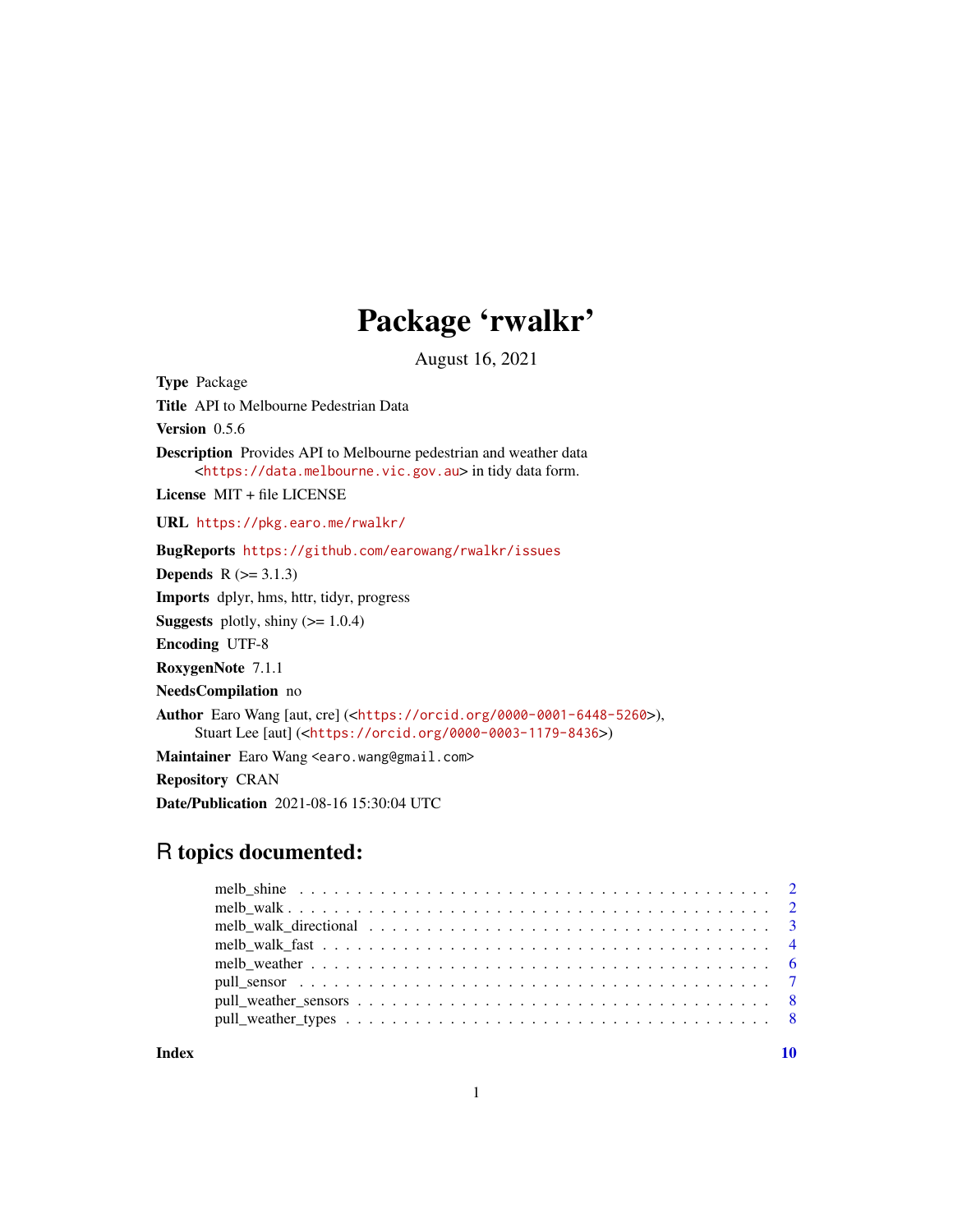#### Description

Provides a GUI to download data of selected sensors over a specified period as a CSV file, accompanied with basic visualisation.

#### Usage

melb\_shine()

#### Details

It offers some basic plots to give a glimpse of the data over a short time period. In order to be reproducible, scripting using [melb\\_walk](#page-1-1) or [melb\\_walk\\_fast](#page-3-1) is recommended.

#### Value

A shiny app.

<span id="page-1-1"></span>melb\_walk *API using compedapi to Melbourne pedestrian data*

#### Description

Provides API using compedapi to Melbourne pedestrian data in a tidy data form.

#### Usage

melb\_walk(from = to - 6L, to = Sys.Date() - 1L, na.rm = FALSE, session = NULL)

#### Arguments

| from    | Starting date.                                                                                  |  |
|---------|-------------------------------------------------------------------------------------------------|--|
| to      | Ending date.                                                                                    |  |
| na.rm   | Logical. FALSE is the default suggesting to include NA in the dataset. TRUE<br>removes the NAs. |  |
| session | NULL or "shiny". For internal use only.                                                         |  |

#### Details

It provides API using compedapi, where counts are uploaded on a daily basis. The up-to-date data would be till the previous day. The data is sourced from [Melbourne Open Data Portal.](https://data.melbourne.vic.gov.au/Transport-Movement/Pedestrian-volume-updated-monthly-/b2ak-trbp) Please refer to Melbourne Open Data Portal for more details about the dataset and its policy.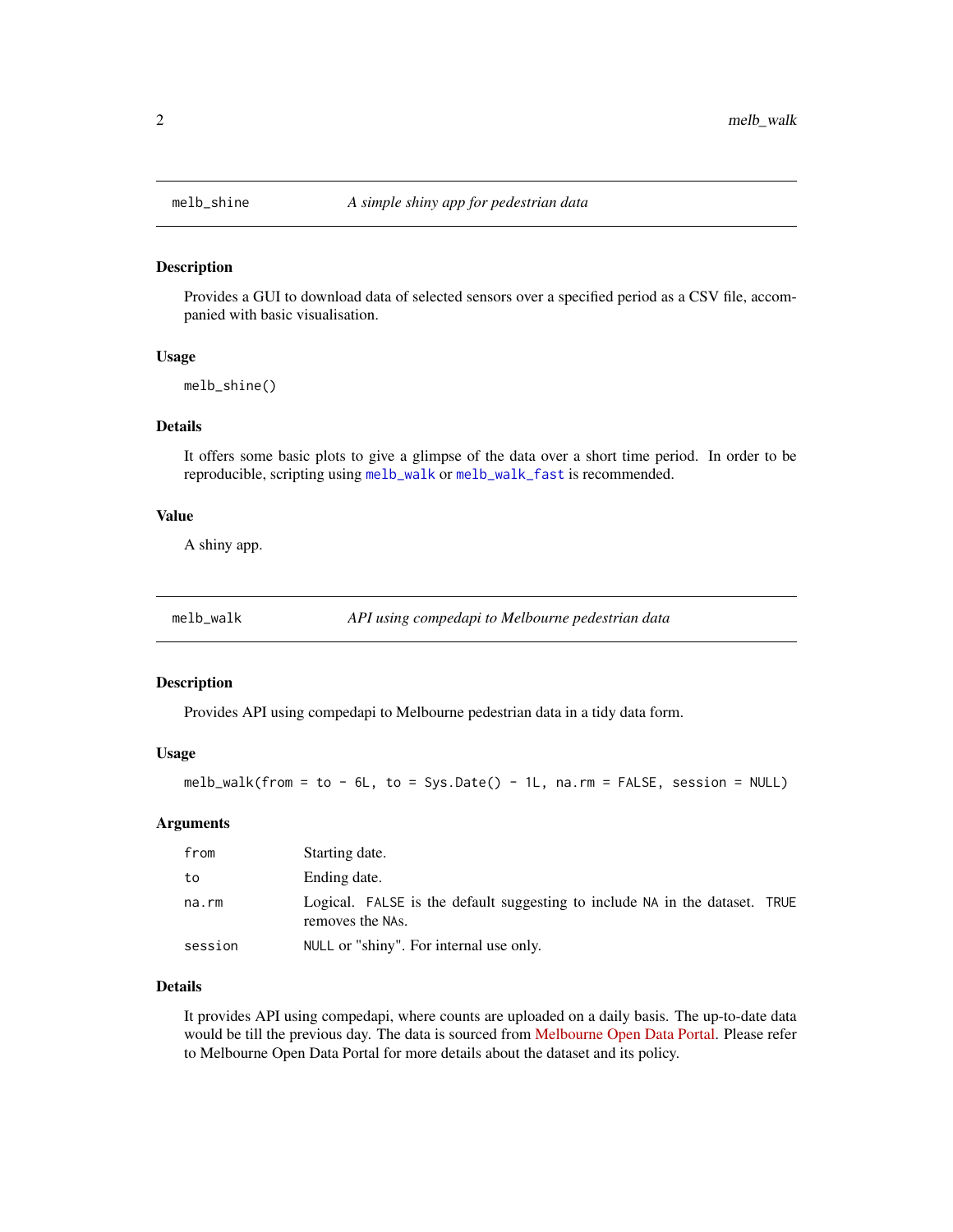#### <span id="page-2-0"></span>Value

A tibble including these variables as follows:

- Sensor: Sensor name (43 sensors up to date)
- Date\_Time: Date time when the pedestrian counts are recorded
- Date: Date associated with Date\_Time
- Time: Time of day
- Count: Hourly counts

#### See Also

[melb\\_walk\\_fast](#page-3-1)

#### Examples

```
## Not run:
# Retrieve last week data
melb_walk()
# Retrieve data of a speficied period
start_date <- as.Date("2017-07-01")
end_date <- start_date + 6L
melb_walk(from = start_date, to = end_date)
## End(Not run)
```
melb\_walk\_directional *API using Socrata to Melbourne pedestrian data with directions (per minute)*

#### Description

API using Socrata to Melbourne pedestrian data with directions (per minute)

#### Usage

```
melb_walk_directional(app_token = NULL)
```
#### Arguments

app\_token Characters giving the application token. A limited number of requests can be made without an app token (NULL), but they are subject to much lower throttling limits than request that do include one. Sign up for an app token [here.](https://data.melbourne.vic.gov.au/profile/app_tokens)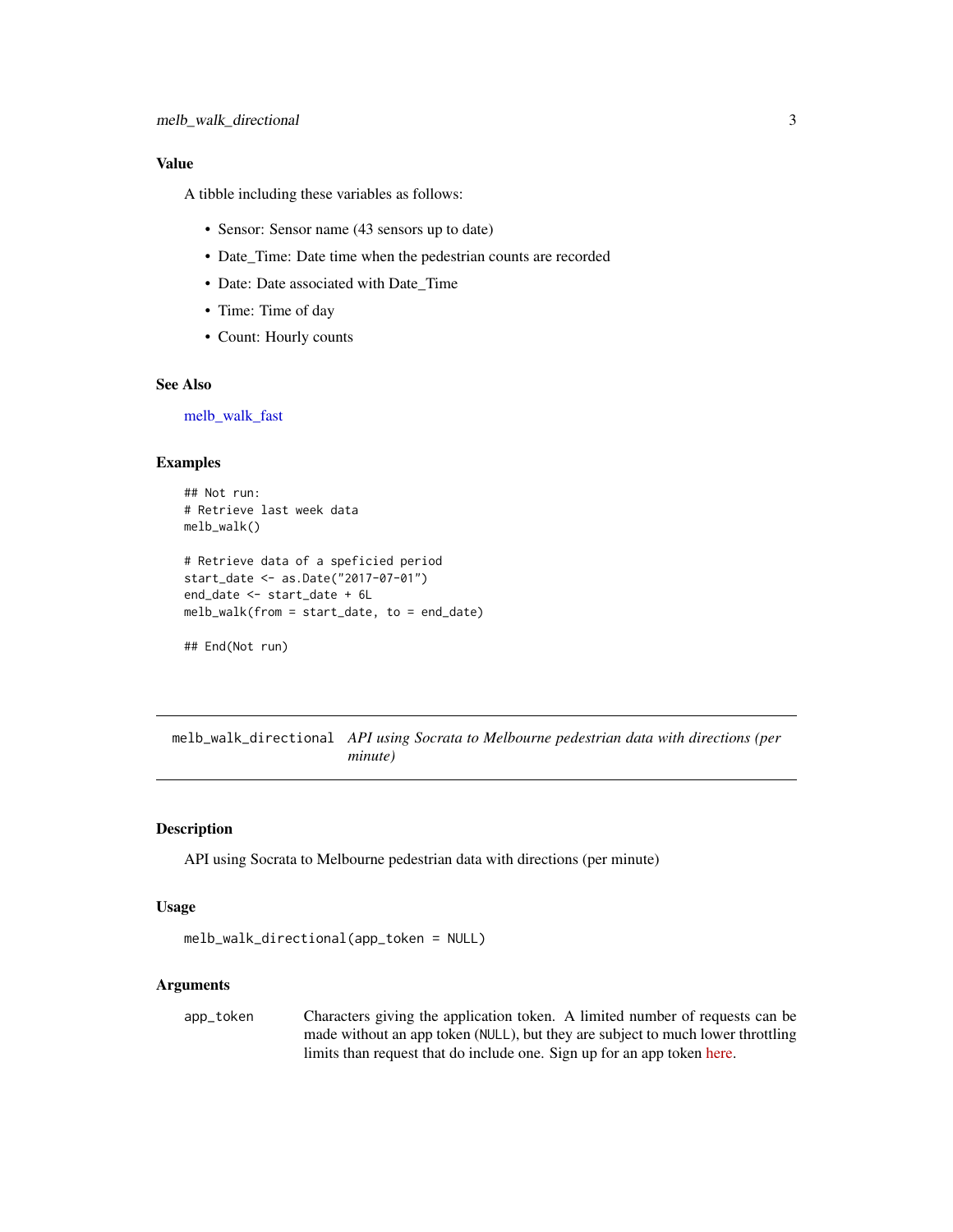#### <span id="page-3-0"></span>Details

It provides the API using [Socrata,](https://dev.socrata.com/foundry/data.melbourne.vic.gov.au/d6mv-s43h) to access minute by minute directional pedestrian counts for *the last hour* from pedestrian sensor devices located across the city. The data is updated every 15 minutes.

Columns sensor\_id, direction\_1, and direction\_2 can be used to join the data with the Sensor Locations dataset which details the location, status, and directional readings of sensors, which can be obtained from [pull\\_sensor\(\)](#page-6-1).

#### Value

A tibble including these variables as follows:

- sensor\_id: Sensor name
- date\_time: Date time when the pedestrian counts are recorded
- date: Date associated with date\_time
- time: Time of day
- direction\_1: Direction 1 sensor reading (count of pedestrians)
- direction\_2: Direction 2 sensor reading (count of pedestrians)
- total\_of\_directions: Total sensor reading i.e. direction 1+2 (count of pedestrians)

#### See Also

```
pull_sensor()
```
#### Examples

```
## Not run:
melb_walk_directional()
```
## End(Not run)

<span id="page-3-1"></span>melb\_walk\_fast *API using Socrata to Melbourne pedestrian data (per hour)*

#### **Description**

API using Socrata to Melbourne pedestrian data (per hour)

#### Usage

```
melb_walk_fast(year = NULL, sensor = NULL, na.rm = FALSE, app_token = NULL)
```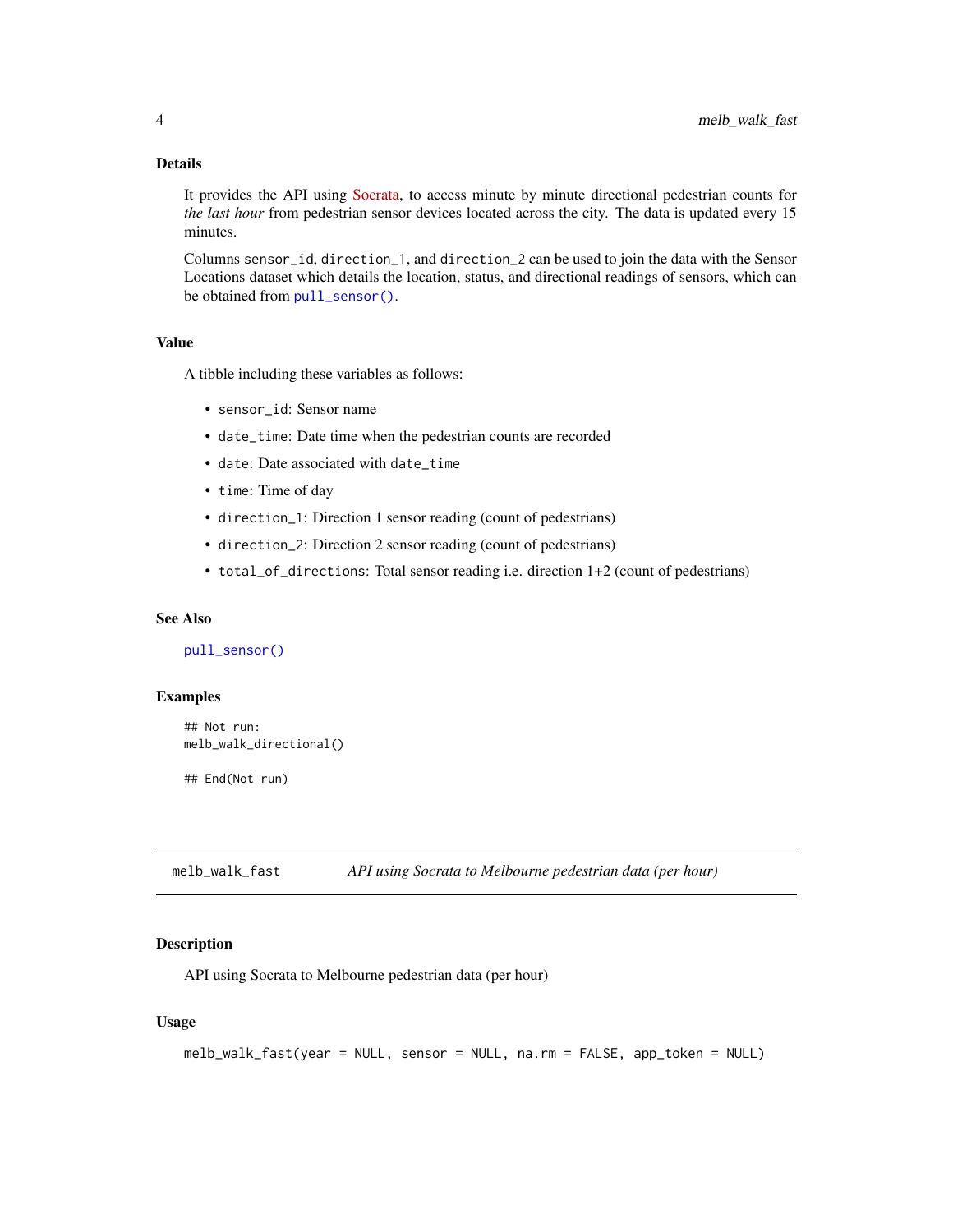#### <span id="page-4-0"></span>melb\_walk\_fast 5

#### Arguments

| year      | An integer or a vector of integers. By default, it's the current year.                                                                                                                                                                     |
|-----------|--------------------------------------------------------------------------------------------------------------------------------------------------------------------------------------------------------------------------------------------|
| sensor    | Sensor names. By default, it pulls all the sensors. Use pull_sensor to see the<br>available sensors.                                                                                                                                       |
| na.rm     | Logical. FALSE is the default suggesting to include NA in the dataset. TRUE<br>removes the NAs.                                                                                                                                            |
| app_token | Characters giving the application token. A limited number of requests can be<br>made without an app token (NULL), but they are subject to much lower throttling<br>limits than request that do include one. Sign up for an app token here. |

#### Details

It provides the API using [Socrata,](https://dev.socrata.com/foundry/data.melbourne.vic.gov.au/mxb8-wn4w) where counts are uploaded on a monthly basis. The up-to-date data would be till the previous month. The data is sourced from [Melbourne Open Data Portal.](https://data.melbourne.vic.gov.au/Transport-Movement/Pedestrian-volume-updated-monthly-/b2ak-trbp) Please refer to Melbourne Open Data Portal for more details about the dataset and its policy.

#### Value

A tibble including these variables as follows:

- Sensor: Sensor name
- Date\_Time: Date time when the pedestrian counts are recorded
- Date: Date associated with Date\_Time
- Time: Time of day
- Count: Hourly counts

#### See Also

[melb\\_walk](#page-1-1)

#### Examples

```
## Not run:
# Retrieve the year 2017
melb_walk_fast(year = 2017)
# Retrieve the year 2017 for Southern Cross Station
melb_walk_fast(year = 2017, sensor = "Southern Cross Station")
## End(Not run)
```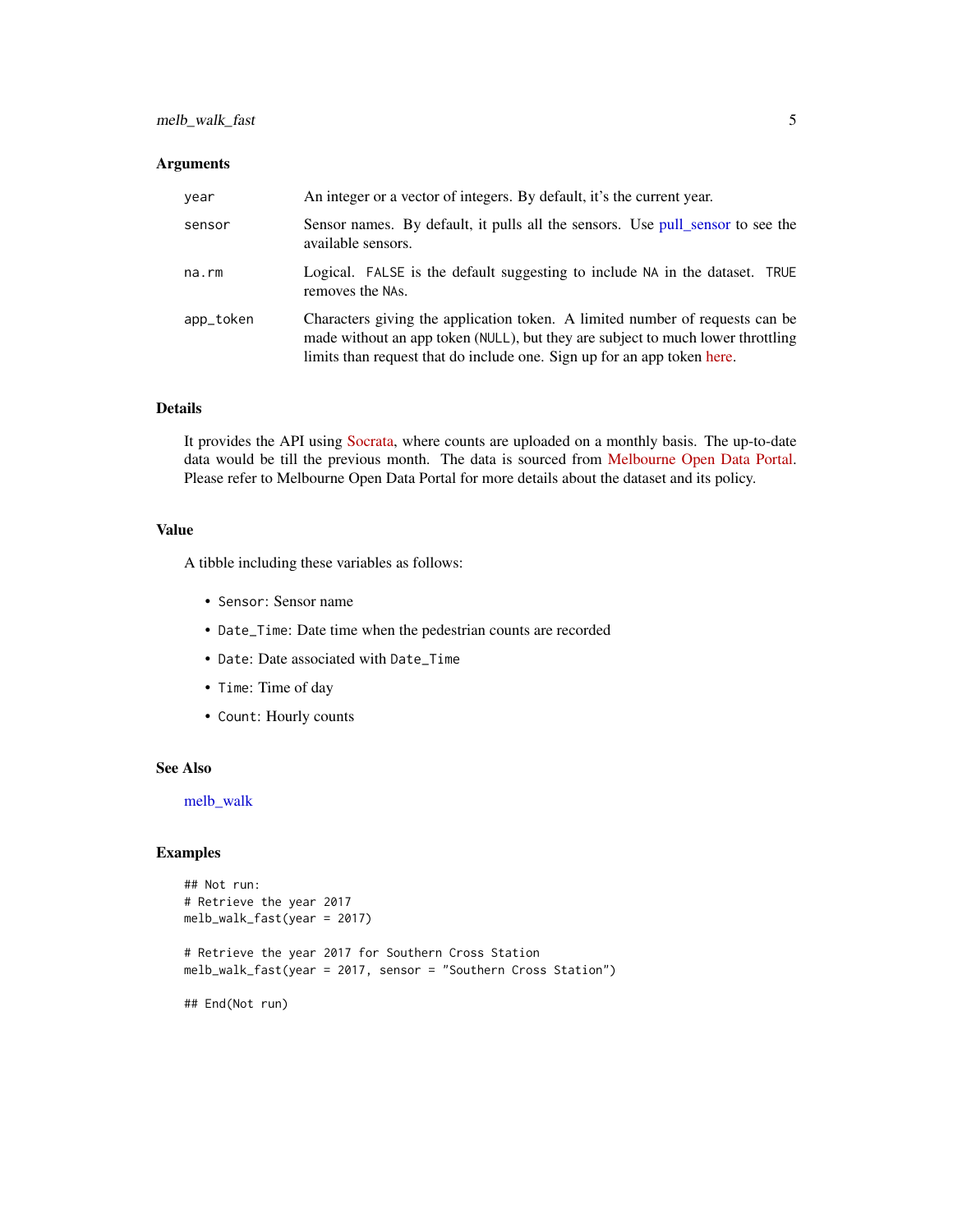<span id="page-5-1"></span><span id="page-5-0"></span>

#### Description

API to access Melbourne microclimate sensor data

#### Usage

```
melb_weather(
  from = to - 6L,to = Sys.DataFrame(),
  site = NULL,
  sensor_type = NULL,
  app_token = NULL
)
```
#### Arguments

| from        | Starting date. Earliest measurement is 2019-11-15                                                                                                                                                                                          |
|-------------|--------------------------------------------------------------------------------------------------------------------------------------------------------------------------------------------------------------------------------------------|
| to          | Ending date.                                                                                                                                                                                                                               |
| site        | The site identifier. By default will pull in all locations that have weather sensors<br>pull_weather_sensors().                                                                                                                            |
| sensor_type | The type of microclimate measurement to extract see pull_weather_types()<br>for details.                                                                                                                                                   |
| app_token   | Characters giving the application token. A limited number of requests can be<br>made without an app token (NULL), but they are subject to much lower throttling<br>limits than request that do include one. Sign up for an app token here. |

#### Details

It provides the API using [Socrata,](https://dev.socrata.com/foundry/data.melbourne.vic.gov.au/u4vh-84j8) where microclimate measurements are updated on a dailly basis. For data documentation, including a data dictionary see the [Melbourne Open Data Portal.](https://data.melbourne.vic.gov.au/Environment/Microclimate-Sensor-Readings/u4vh-84j8) Please refer to Melbourne Open Data Portal for more details about the dataset and its policy.

#### Value

A tibble including these variables as follows:

- site: Site identifier, this is the location of the weather sensor
- date\_time: Date time when the measurement was recorded
- date: Date associated with date\_time
- sensor\_type: The type of microclimate sensor reading
- units: The units that value is in
- value: The value of the reading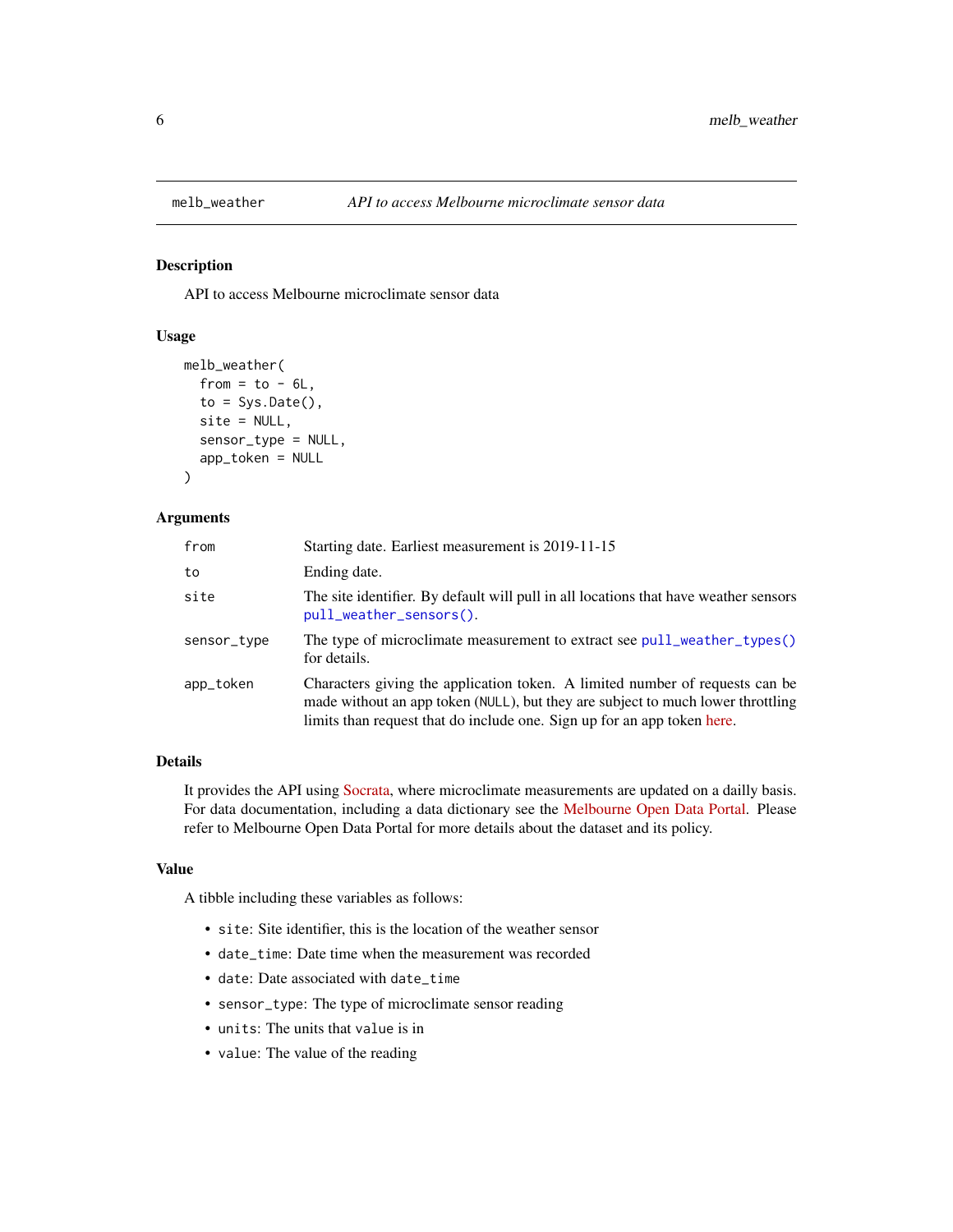#### <span id="page-6-0"></span>pull\_sensor 7

#### See Also

[melb\\_walk,](#page-1-1) [pull\\_weather\\_sensors,](#page-7-1) [pull\\_weather\\_types](#page-7-2)

#### Examples

## Not run: # Retrieve the last weeks data melb\_weather() # Retrieve the last week but for a single location (Pelham St, Carlton) melb\_weather(site = "arc1047") # Retrieve the last week but only ambient air temperature melb\_weather(sensor\_type = "TPH.TEMP")

## End(Not run)

<span id="page-6-1"></span>pull\_sensor *API using Socrata to Melbourne pedestrian sensor locations*

#### Description

Provides API using Socrata to Melbourne pedestrian sensor locations.

#### Usage

pull\_sensor(app\_token = NULL)

#### Arguments

app\_token Characters giving the application token. A limited number of requests can be made without an app token (NULL), but they are subject to much lower throttling limits than request that do include one. Sign up for an app token [here.](https://data.melbourne.vic.gov.au/profile/app_tokens)

#### Details

It provides API using [Socrata.](https://data.melbourne.vic.gov.au/resource/h57g-5234)

#### See Also

[melb\\_walk\\_fast](#page-3-1)

#### Examples

## Not run: pull\_sensor()

## End(Not run)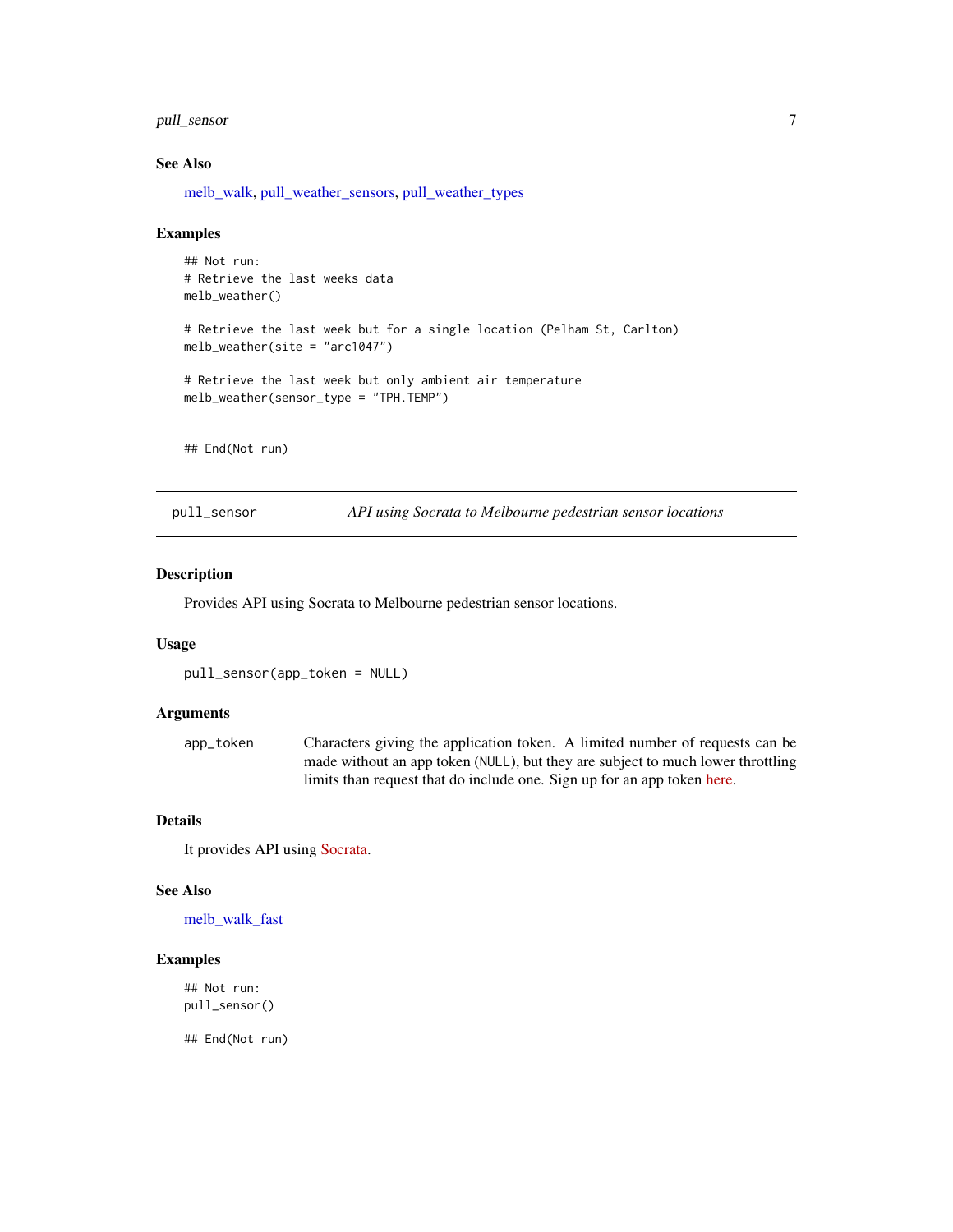<span id="page-7-1"></span><span id="page-7-0"></span>pull\_weather\_sensors *API using Socrata to extract Melbourne microclimate sensor locations*

#### Description

API using Socrata to extract Melbourne microclimate sensor locations

#### Usage

```
pull_weather_sensors(app_token = NULL)
```
#### Arguments

app\_token Characters giving the application token. A limited number of requests can be made without an app token (NULL), but they are subject to much lower throttling limits than request that do include one. Sign up for an app token [here.](https://data.melbourne.vic.gov.au/profile/app_tokens)

#### Details

Extract all available climate sensor types and their identifiers [Socrata.](https://dev.socrata.com/foundry/data.melbourne.vic.gov.au/irqv-hjr4)

#### See Also

[melb\\_weather](#page-5-1)

#### Examples

## Not run: pull\_weather\_types()

## End(Not run)

<span id="page-7-2"></span>pull\_weather\_types *API using Socrata to Melbourne microclimate measurement types*

#### Description

API using Socrata to Melbourne microclimate measurement types

#### Usage

```
pull_weather_types(app_token = NULL)
```
#### Arguments

app\_token Characters giving the application token. A limited number of requests can be made without an app token (NULL), but they are subject to much lower throttling limits than request that do include one. Sign up for an app token [here.](https://data.melbourne.vic.gov.au/profile/app_tokens)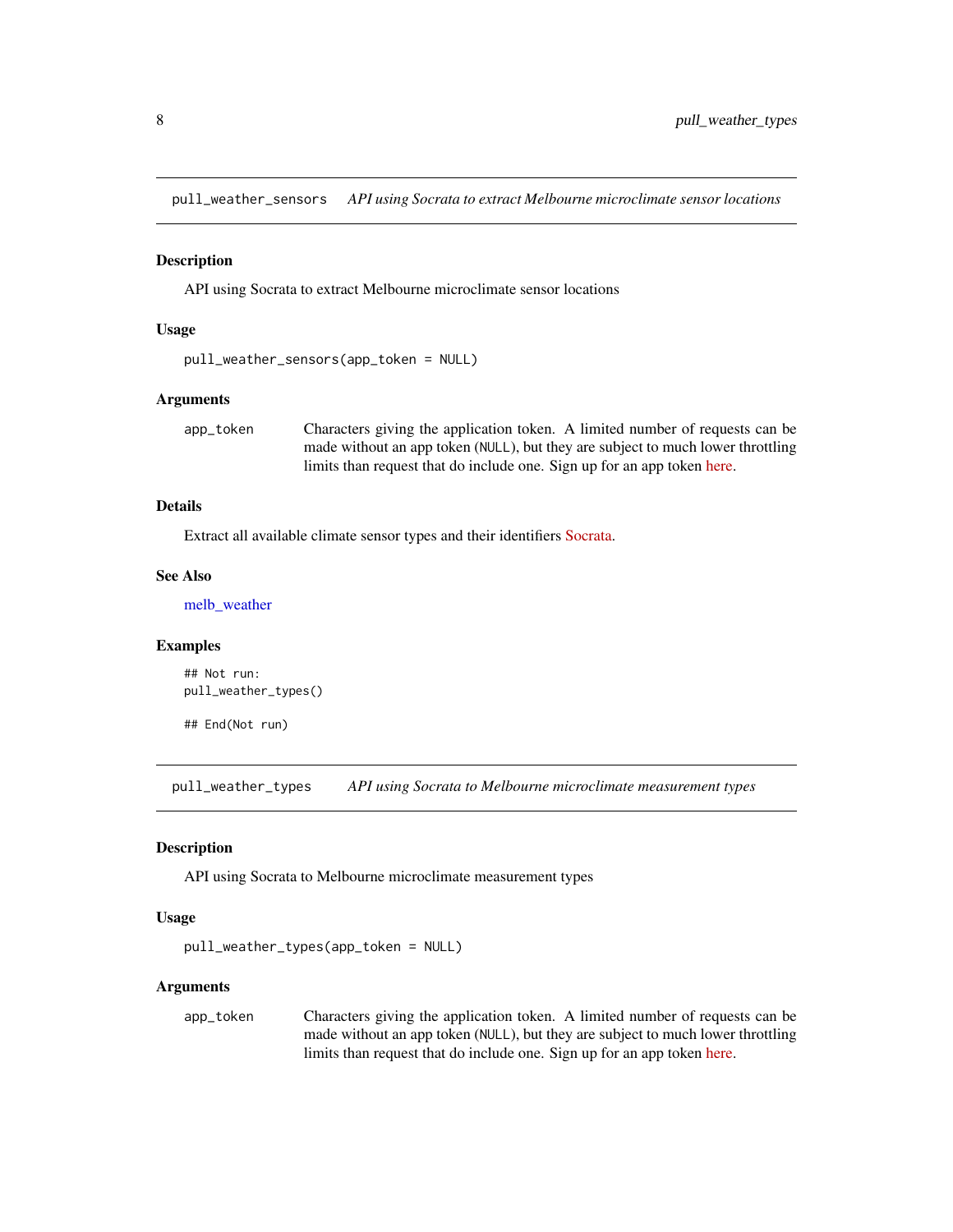<span id="page-8-0"></span>pull\_weather\_types 9

#### Details

Extract all available climate sensor types and their identifiers [Socrata.](https://dev.socrata.com/foundry/data.melbourne.vic.gov.au/u4vh-84j8)

#### See Also

[melb\\_weather](#page-5-1)

### Examples

## Not run: pull\_weather\_types()

## End(Not run)